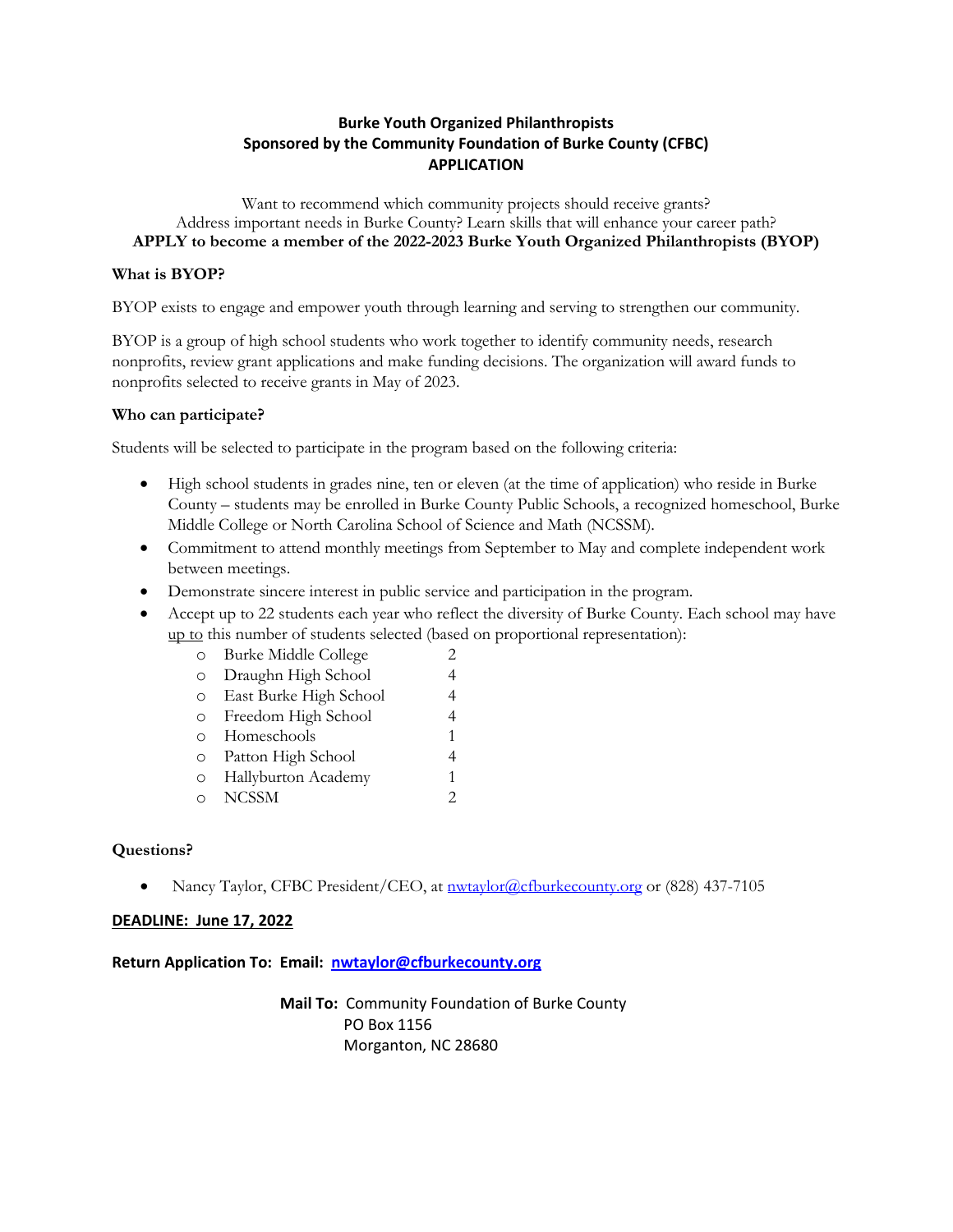# THE COMMUNITY FOUNDATION OF BURKE COUNTY BURKE YOUTH ORGANIZED PHILANTHROPISTS APPLICATION

| APPLICANT INFORMATION                                                                                                                                                                                                         |       |                                         |                     |  |  |
|-------------------------------------------------------------------------------------------------------------------------------------------------------------------------------------------------------------------------------|-------|-----------------------------------------|---------------------|--|--|
|                                                                                                                                                                                                                               |       |                                         |                     |  |  |
| Name:                                                                                                                                                                                                                         |       |                                         |                     |  |  |
| Last                                                                                                                                                                                                                          | First | Middle                                  | "Goes By"           |  |  |
| Permanent Address: North American Secretary Address: North Address: North Address: North American Secretary Address: North Address: North Address: North Address: North Address: North Address: North Address: North Address: |       |                                         |                     |  |  |
|                                                                                                                                                                                                                               |       |                                         |                     |  |  |
| How do you prefer to be contacted? (Circle One): Email                                                                                                                                                                        |       | Telephone                               |                     |  |  |
|                                                                                                                                                                                                                               |       | Place of Birth (City/State or Country): |                     |  |  |
|                                                                                                                                                                                                                               |       |                                         |                     |  |  |
| High School: <u>School Name</u>                                                                                                                                                                                               |       |                                         | School Phone Number |  |  |
| <b>FAMILY INFORMATION</b>                                                                                                                                                                                                     |       |                                         |                     |  |  |
| (List first, the parent/guardian you live with most, if you are still living with your parents or a guardian)                                                                                                                 |       |                                         |                     |  |  |
|                                                                                                                                                                                                                               |       |                                         |                     |  |  |
| Parent/Guardian: First Name                                                                                                                                                                                                   |       | Last Name                               | Cell Number         |  |  |
|                                                                                                                                                                                                                               |       |                                         |                     |  |  |
| <b>SCHOOL ACTIVITIES</b>                                                                                                                                                                                                      |       |                                         |                     |  |  |
| In the space provided below, please list extracurricular activities in which you are or have participated in while attending high school<br>Include clubs, sports, student government, fine arts, etc.                        |       |                                         |                     |  |  |

| <b>ACTIVITY</b> | 9 <sup>th</sup> | $10^{\text{th}}$ | 11 <sup>th</sup> | $12^{\text{th}}$ | APPROX. TIME<br><b>OUTSIDE CLASS</b><br>HRS/WK WKS/YR | LEADERSHIP POSITIONS, LETTERS<br>EARNED, AWARDS, RECOGNITION, ETC. |
|-----------------|-----------------|------------------|------------------|------------------|-------------------------------------------------------|--------------------------------------------------------------------|
|                 |                 |                  |                  |                  |                                                       |                                                                    |
|                 |                 |                  |                  |                  |                                                       |                                                                    |
|                 |                 |                  |                  |                  |                                                       |                                                                    |
|                 |                 |                  |                  |                  |                                                       |                                                                    |
|                 |                 |                  |                  |                  |                                                       |                                                                    |